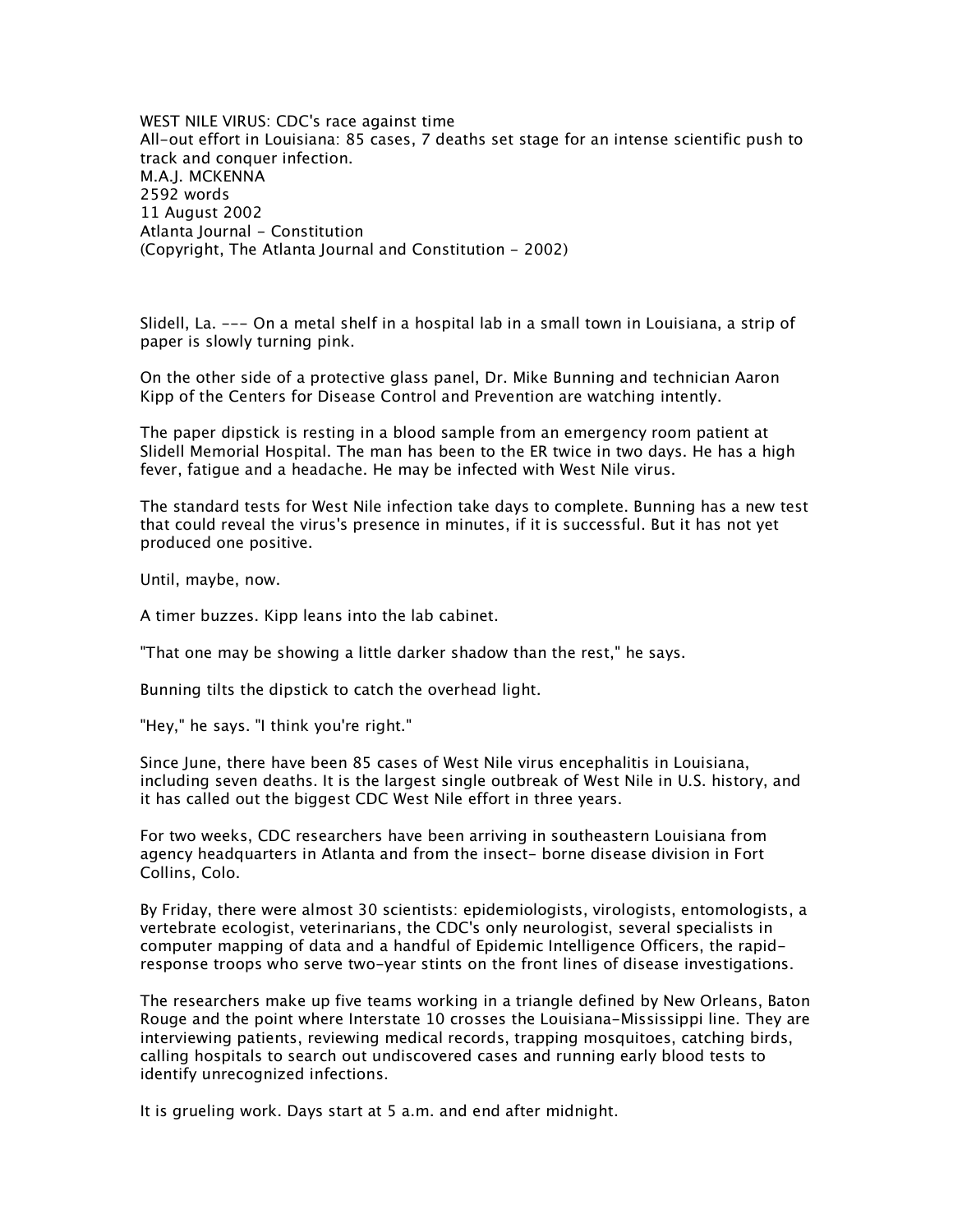*"We have to stay flexible; we have to stay ahead of it," Bunning said. "It is teaching us things all the time."*

*Struggling to keep pace*

*Since West Nile virus arrived in America, researchers have struggled to keep pace with its movement across the country.*

*One of the biggest obstacles is basic human biology. The standard tests for West Nile measure the body's response to the virus --- not the virus itself. But the tests cannot be performed until roughly 15 days after the mosquito bite that transmitted the disease, because it takes that long for the immune response to rise to detectable levels.*

*Those test results help doctors, because they confirm that a patient is infected. But they are much less useful to epidemiologists pursuing the disease, because what they show is not where the virus is now, but where it was two or more weeks ago.*

*Knowing where the virus is, at the time infections are happening, could help focus mosquito-control measures, possibly reducing the number of cases.*

*There are two major hurdles: Developing a test to identify the virus in human blood, and finding victims in time for the test to be useful. The window of opportunity is narrow; in humans, West Nile reproduces for only three to five days before the immune system begins to fight it off. People do not feel sick until virus levels are at their highest -- and few people go to the doctor as soon as they start to feel sick.*

*Bunning's job is to clear those hurdles. To help, he has the "fever team": epidemiologists Stacie Marshall from Colorado and Judy Krueger from Atlanta; physicians Ann Buff from Tulane University and Kwame Asamoa, also from Atlanta; Ellie Click, a fourth-year medical student from Stanford University, and Kipp.*

*"We are looking for a needle in a haystack," said Bunning, a 47- year-old epidemiologist, veterinarian and Air Force officer who investigated the first West Nile cases in New York, the emerging Nipah virus in Malaysia and last fall's anthrax attacks. "It is purely a numbers game."*

*The group has set up shop in an empty building at Slidell Memorial, the Louisiana hospital that has seen the most West Nile patients so far. Dozens of rooms are furnished, wired and available, but the fever team have clustered in just one, a wide first-floor office with cafeteria tables shoved against the walls. On top of the tables are seven computers, six cradles for PDAs and more pre-paid cell phones than anyone can keep track of. Above the tables: four maps, six lists of phone numbers, charts of patients' names and test results. File cabinets hold patient records; stacks of junk food are piled on top.*

*Outside, the temperature is in the mid-90s and the air is steamier than usual: Tropical Storm Bertha drenched the area the previous night. Inside, the intense air conditioning labors to tame the humidity. When Click pulls a graham cracker from a box, it bends.*

*Thirty miles away in New Orleans, a group headed by Dr. Jose Rigau of CDC's Puerto Rico lab is phoning state hospitals to find every case of West Nile virus encephalitis, the very serious form of the disease. Bunning's group has a more subtle task: Locating any feverish patients in 11 local clinics and two hospitals and separating out the few who might be in the early stages of a milder case of West Nile.*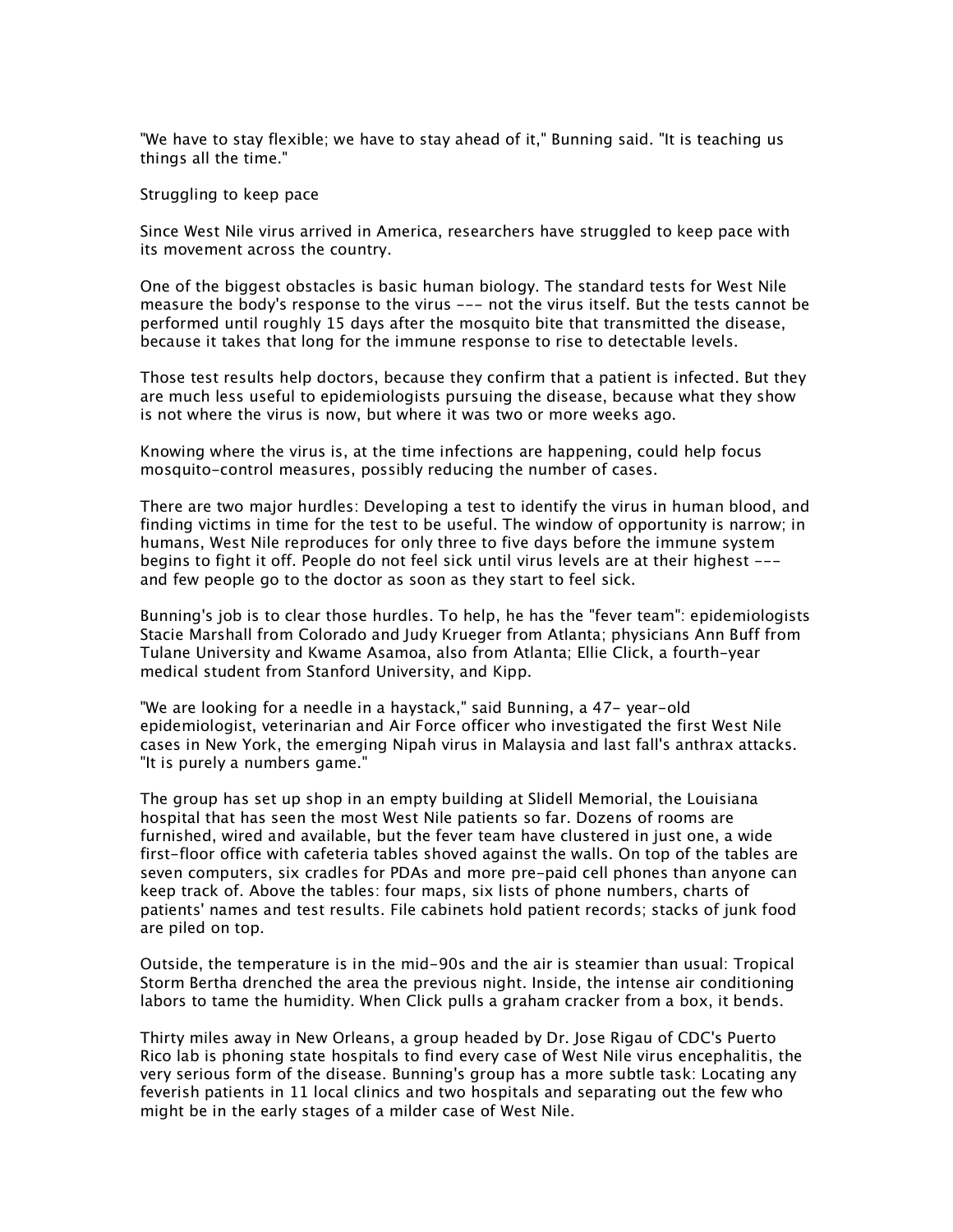*Every afternoon, Bunning and Kipp run the new dipstick test on any blood samples the clinics have sent. Then they pack the samples in dry ice, plaster them with biohazard stickers and ship them overnight to Fort Collins for additional tests.*

*More than 40 feverish patients have consented to participate so far, but none of their blood samples have lit up a dipstick. When one does, the patient will be asked for five more samples over five days, to track how the virus behaves in their blood.*

*"I'll send a limo for them, if they'll agree to participate," Bunning said. "I'll even go get them myself. They are the ones who will give us the critical piece of the puzzle."*

*Mosquitoes mainstay in area*

*Almost all the Louisiana residents sickened by West Nile virus this summer live on the north shore of Lake Pontchartrain, in Slidell, Mandeville, Covington and Baton Rouge.*

*It is not the Louisiana that out-of-state tourists would recognize. Cajun country's spicy food and fast fiddle music lie miles to the west; New Orleans' delicate architecture and raucous partying are a long causeway to the south. The heritage is English and Italian, not French. Until New Orleans commuters began to colonize it, this was an area of small farms and mineral springs where city residents came for vacation.*

*But it is a great place to be a mosquito: warm, flat and very wet. Slidell is ringed by state swamps and federal wildlife areas. Rural houses use individual sewage plants that spit out copious amounts of water. When it rains, as it did for five straight days last week, the deep ditches along roads and highways spill over and soak gardens and lawns.*

*Louisiana is accustomed to living with mosquitoes, even to dying because of them. Persistent yellow fever epidemics were one reason Napoleon gave up the territory in 1803. New Orleans was so plagued by malaria, dengue and yellow fever that it founded the country's first city health department in 1817.*

*Bug-borne diseases are a problem still. In most years, there are sporadic cases of St. Louis encephalitis, a virus in the same family as West Nile. Last year, an outbreak in northern Louisiana sicked 62 residents and killed three.*

*But the casual relationship between Louisianans and the bug they jokingly call the state bird may have been changed forever by the arrival of West Nile.*

*"St. Louis (encephalitis) was always considered a poor man's disease," said Madeline McAndrew, assistant secretary of the Louisiana Department of Health and Hospitals. "The difference with West Nile is, it doesn't care who you are. This has been a yuppie issue, more than a poor man's one."*

*Until this summer, mosquito control was considered local business. The West Nile threat has changed that. State officials plan to spend \$3.4 million in federal emergency money to start mosquito-control programs in areas that had voted them down.*

*But controlling mosquitoes is complicated and labor-intensive. It requires picking the right chemicals for the landscape, and finding workers willing to visit every pond and ditch.*

*There has not yet been enough time, as CDC researchers found while they trapped mosquitoes on the north shore last week. After a week in Slidell, which just beefed up*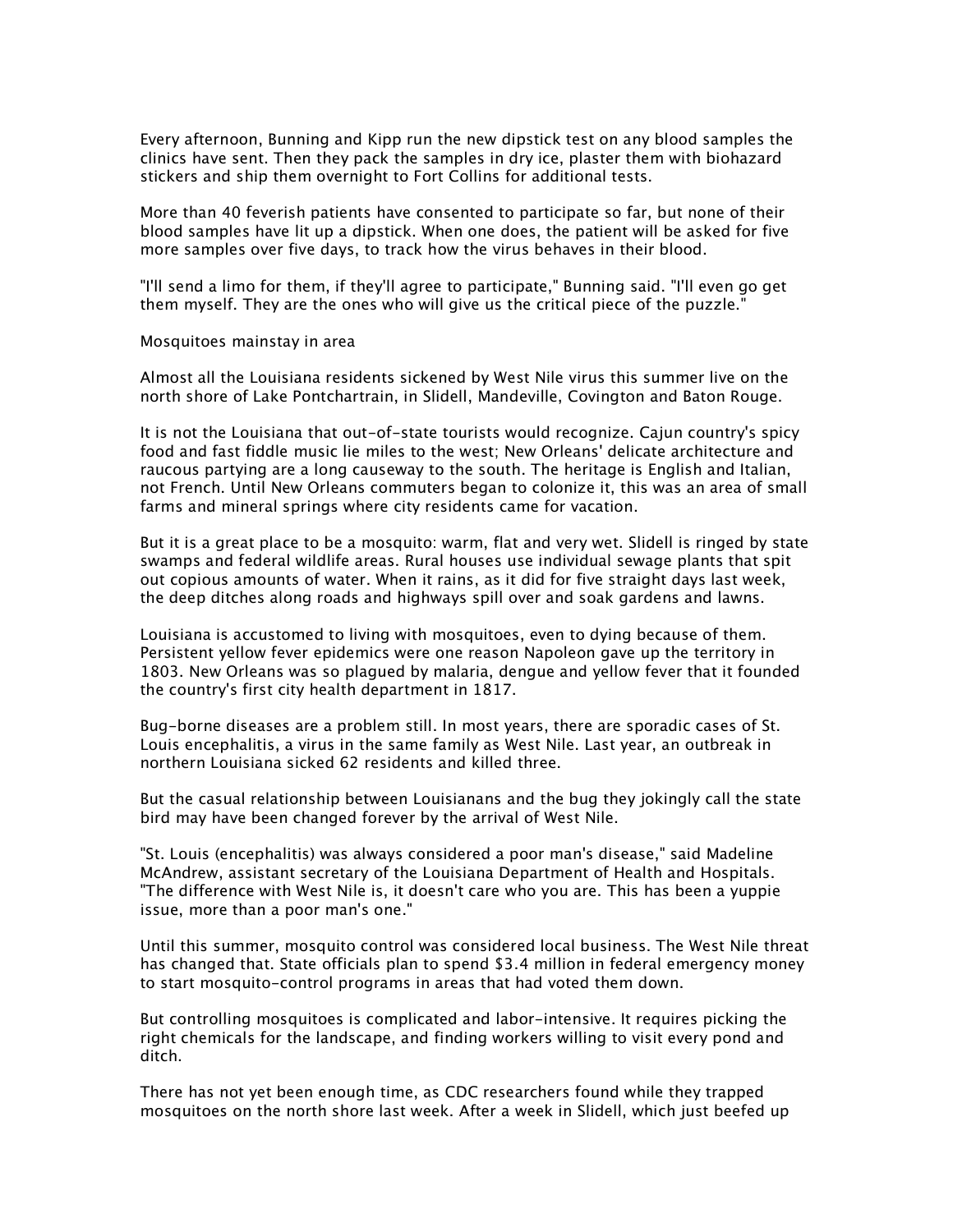*an existing mosquito-control program, Dr. Roger Nashe of the Fort Collins lab was preparing to move his team to the next parish over.*

*"We have had several different kind of traps out, and we barely found one mosquito pupa, so it seems Slidell's control measures are working," he said. "Then we moved next door, and we immediately pulled in buckets of mosquitoes."*

*Protection key to prevention*

*"The key thing is to get their heads covered," Bunning said. "That way, they can't see to kick you."*

*The potential West Nile patients he is talking about are eyeing him uneasily through a chain-link fence. They are emus: Three shaggy pets that share a big backyard with a herd of goats and several barnyard cats. They all belong to Chuck and Rita Walling, retirees who have lived on the east side of Slidell since 1968.*

*"My grandson found three dead blue jays in the lawn last week," Rita said. "A horse died, several blocks away. And our neighbor over there, she was terribly sick a week ago. They didn't know it was West Nile virus at first."*

*The Wallings' emus were spotted from the street by a separate CDC team taking blood samples from wild birds in the neighborhood. That team is headed by Nicholas Komar, a vertebrate ecologist from Fort Collins who led last year's West Nile investigation in south Georgia.*

*Birds, unlike humans, are "amplifiers" of West Nile: They not only acquire the infection from infected mosquitoes, but pass it back to uninfected mosquitoes after the virus reproduces in their systems. But the virus doesn't behave the same way in all species of birds, so figuring out the role of different species is important for predicting the spread of the epidemic.*

*Komar asked Bunning's team for help because his people are used to bleeding house sparrows and woodpeckers --- birds that can be held in one hand. The emus come up to the brim of Walling's cap.*

*Members of both teams arrange themselves in a line across the back yard, closing off the emu's escape route while Walling leads the way with a coffee can of emu chow. Two of the birds retreat; the greediest --- or bravest --- one sticks his beak into the kibble.*

*Four scientists tackle the bird. One researcher wraps an old T- shirt over its face; three others pull it to the ground, trapping its powerful legs under its body and lying on it. It takes all four of them to hold the bird down while it bucks to throw them off. Bunning edges between them with a syringe, fishing for an artery under the bird's wing.*

*Within 20 minutes, all three emus are caught, bled and released, hissing and kicking. Bunning peels scraggly feathers from his shirt cuff. The bird team staggers out of the mud, filthy and drenched with sweat, as Komar appears from behind their van with a panicky cardinal in one hand.*

*"Oh," he says. "Are you done already?"*

*Early detection a plus*